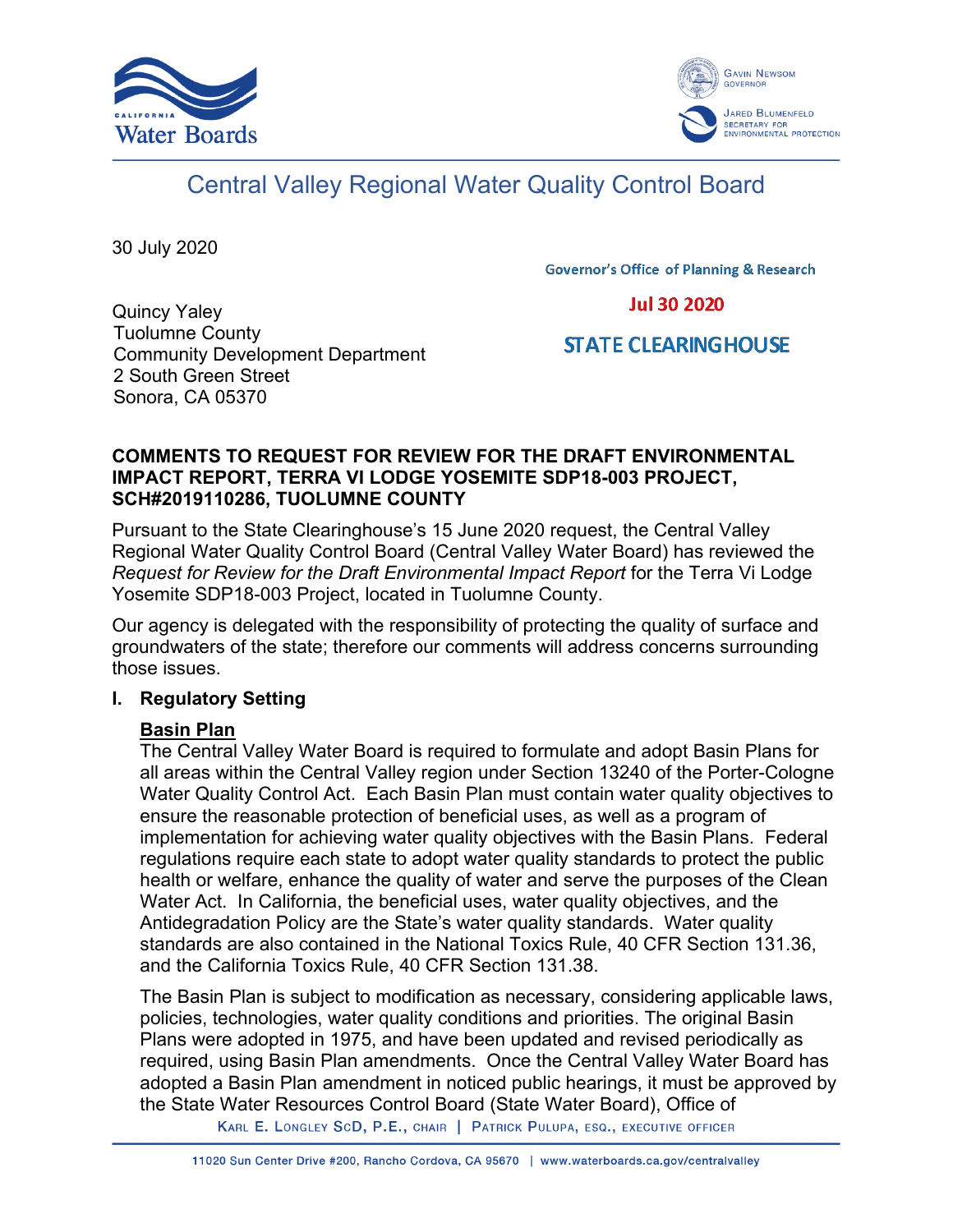Administrative Law (OAL) and in some cases, the United States Environmental Protection Agency (USEPA). Basin Plan amendments only become effective after they have been approved by the OAL and in some cases, the USEPA. Every three (3) years, a review of the Basin Plan is completed that assesses the appropriateness of existing standards and evaluates and prioritizes Basin Planning issues. For more information on the *Water Quality Control Plan for the Sacramento and San Joaquin River Basins*, please visit our website:

[http://www.waterboards.ca.gov/centralvalley/water\\_issues/basin\\_plans/](http://www.waterboards.ca.gov/centralvalley/water_issues/basin_plans/)

#### **Antidegradation Considerations**

All wastewater discharges must comply with the Antidegradation Policy (State Water Board Resolution 68-16) and the Antidegradation Implementation Policy contained in the Basin Plan. The Antidegradation Implementation Policy is available on page 74 at:

#### https://www.waterboards.ca.gov/centralvalley/water\_issues/basin\_plans/sacsjr\_2018 05.pdf

#### In part it states:

*Any discharge of waste to high quality waters must apply best practicable treatment or control not only to prevent a condition of pollution or nuisance from occurring, but also to maintain the highest water quality possible consistent with the maximum benefit to the people of the State.*

*This information must be presented as an analysis of the impacts and potential impacts of the discharge on water quality, as measured by background concentrations and applicable water quality objectives.*

The antidegradation analysis is a mandatory element in the National Pollutant Discharge Elimination System and land discharge Waste Discharge Requirements (WDRs) permitting processes. The environmental review document should evaluate potential impacts to both surface and groundwater quality.

#### **II. Permitting Requirements**

#### **Construction Storm Water General Permit**

Dischargers whose project disturb one or more acres of soil or where projects disturb less than one acre but are part of a larger common plan of development that in total disturbs one or more acres, are required to obtain coverage under the General Permit for Storm Water Discharges Associated with Construction Activities (Construction General Permit), Construction General Permit Order No. 2009-009- DWQ. Construction activity subject to this permit includes clearing, grading, grubbing, disturbances to the ground, such as stockpiling, or excavation, but does not include regular maintenance activities performed to restore the original line, grade, or capacity of the facility. The Construction General Permit requires the development and implementation of a Storm Water Pollution Prevention Plan (SWPPP). For more information on the Construction General Permit, visit the State Water Resources Control Board website at: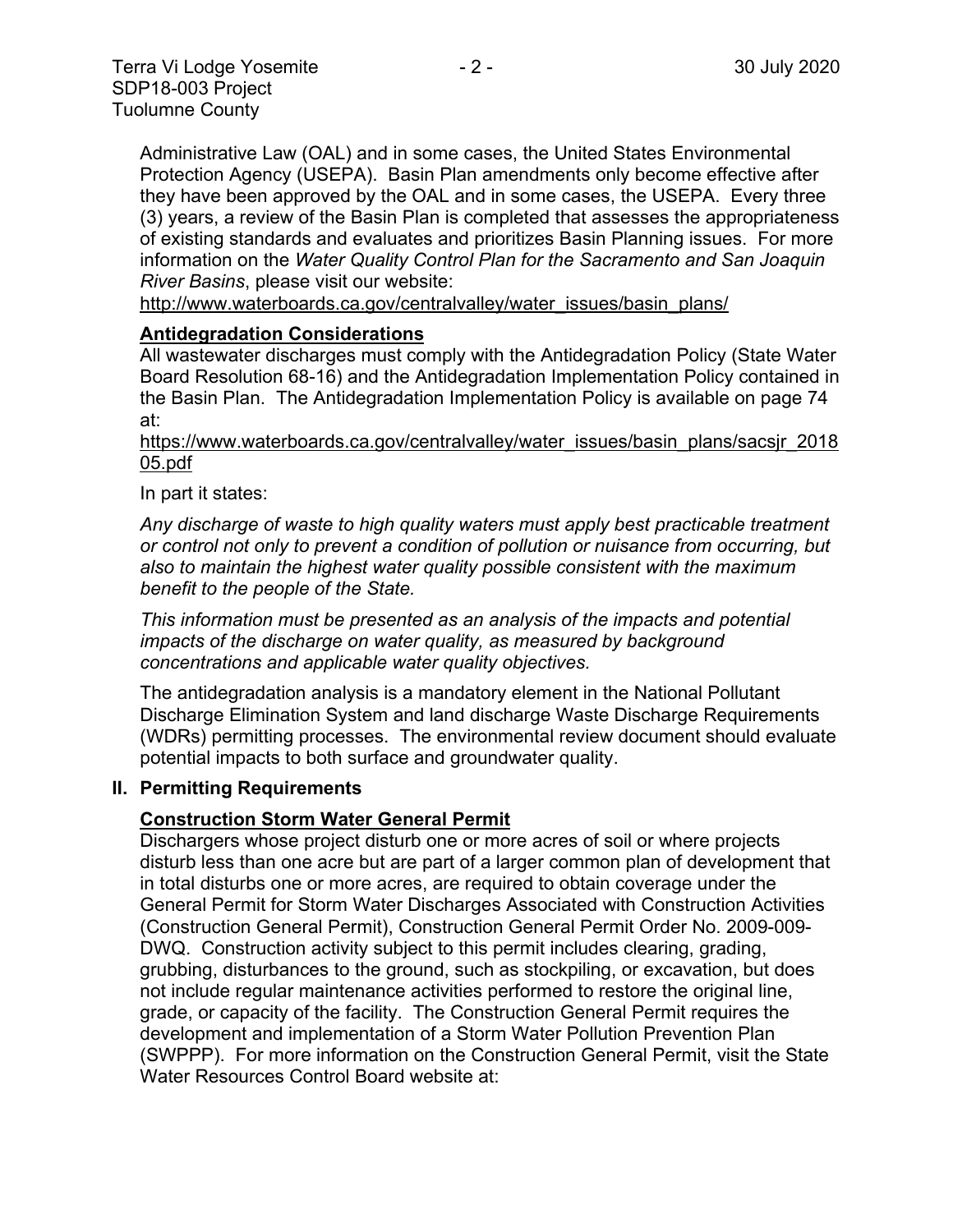[http://www.waterboards.ca.gov/water\\_issues/programs/stormwater/constpermits.sht](http://www.waterboards.ca.gov/water_issues/programs/stormwater/constpermits.shtml) [ml](http://www.waterboards.ca.gov/water_issues/programs/stormwater/constpermits.shtml)

#### **Phase I and II Municipal Separate Storm Sewer System (MS4) Permits[1](#page-2-0)**

The Phase I and II MS4 permits require the Permittees reduce pollutants and runoff flows from new development and redevelopment using Best Management Practices (BMPs) to the maximum extent practicable (MEP). MS4 Permittees have their own development standards, also known as Low Impact Development (LID)/postconstruction standards that include a hydromodification component. The MS4 permits also require specific design concepts for LID/post-construction BMPs in the early stages of a project during the entitlement and CEQA process and the development plan review process.

For more information on which Phase I MS4 Permit this project applies to, visit the Central Valley Water Board website at:

http://www.waterboards.ca.gov/centralvalley/water\_issues/storm\_water/municipal\_p ermits/

For more information on the Phase II MS4 permit and who it applies to, visit the State Water Resources Control Board at:

http://www.waterboards.ca.gov/water\_issues/programs/stormwater/phase\_ii\_munici pal.shtml

## **Industrial Storm Water General Permit**

Storm water discharges associated with industrial sites must comply with the regulations contained in the Industrial Storm Water General Permit Order No. 2014- 0057-DWQ. For more information on the Industrial Storm Water General Permit, visit the Central Valley Water Board website at:

http://www.waterboards.ca.gov/centralvalley/water\_issues/storm\_water/industrial\_ge neral\_permits/index.shtml

#### **Clean Water Act Section 404 Permit**

If the project will involve the discharge of dredged or fill material in navigable waters or wetlands, a permit pursuant to Section 404 of the Clean Water Act may be needed from the United States Army Corps of Engineers (USACE). If a Section 404 permit is required by the USACE, the Central Valley Water Board will review the permit application to ensure that discharge will not violate water quality standards. If the project requires surface water drainage realignment, the applicant is advised to contact the Department of Fish and Game for information on Streambed Alteration Permit requirements. If you have any questions regarding the Clean Water Act

<span id="page-2-0"></span><sup>&</sup>lt;sup>1</sup> Municipal Permits = The Phase I Municipal Separate Storm Water System (MS4) Permit covers medium sized Municipalities (serving between 100,000 and 250,000 people) and large sized municipalities (serving over 250,000 people). The Phase II MS4 provides coverage for small municipalities, including non-traditional Small MS4s, which include military bases, public campuses, prisons and hospitals.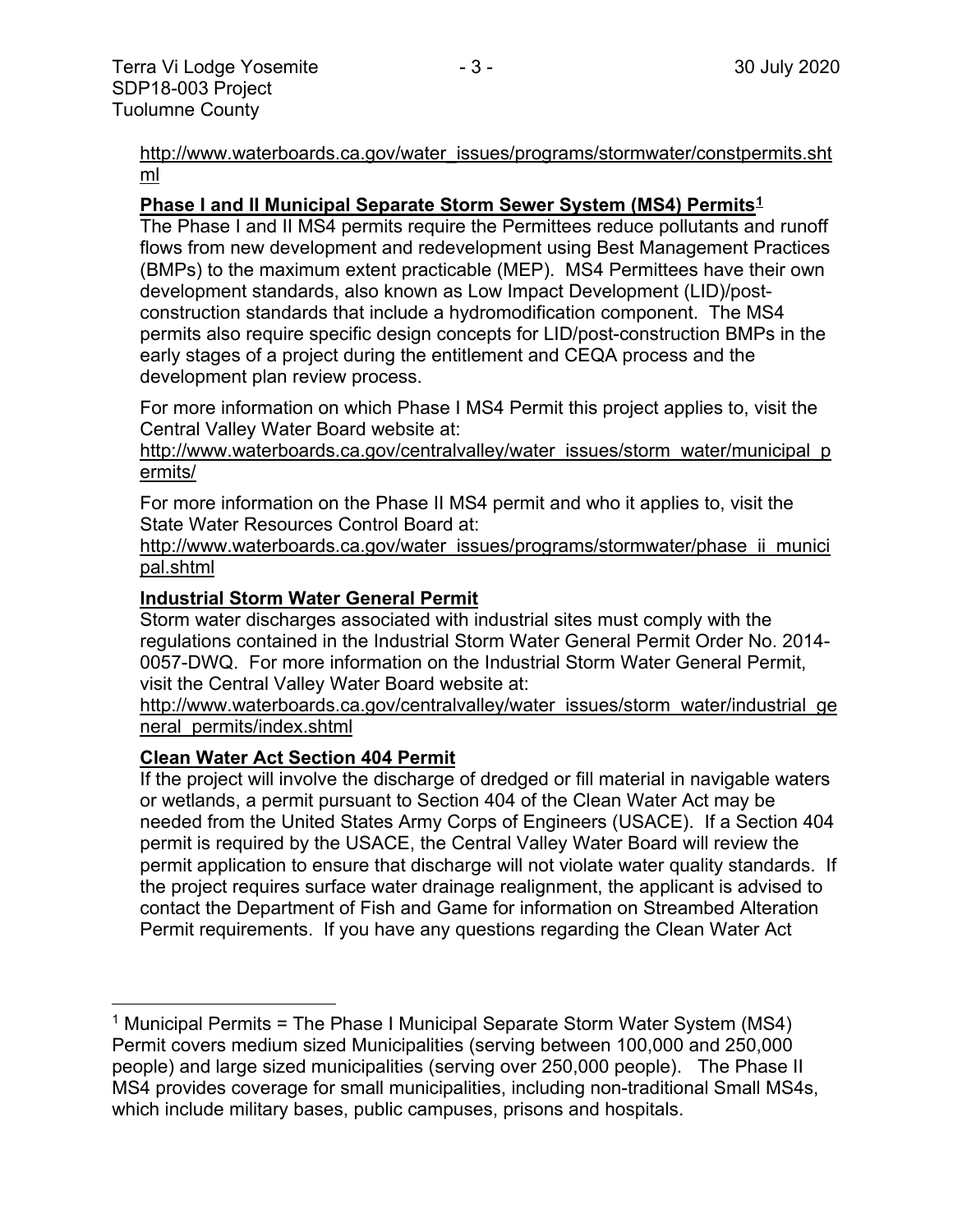Section 404 permits, please contact the Regulatory Division of the Sacramento District of USACE at (916) 557-5250.

#### **Clean Water Act Section 401 Permit – Water Quality Certification**

If an USACE permit (e.g., Non-Reporting Nationwide Permit, Nationwide Permit, Letter of Permission, Individual Permit, Regional General Permit, Programmatic General Permit), or any other federal permit (e.g., Section 10 of the Rivers and Harbors Act or Section 9 from the United States Coast Guard), is required for this project due to the disturbance of waters of the United States (such as streams and wetlands), then a Water Quality Certification must be obtained from the Central Valley Water Board prior to initiation of project activities. There are no waivers for 401 Water Quality Certifications. For more information on the Water Quality Certification, visit the Central Valley Water Board website at:

https://www.waterboards.ca.gov/centralvalley/water\_issues/water\_quality\_certificatio n/

#### **Waste Discharge Requirements – Discharges to Waters of the State**

If USACE determines that only non-jurisdictional waters of the State (i.e., "nonfederal" waters of the State) are present in the proposed project area, the proposed project may require a Waste Discharge Requirement (WDR) permit to be issued by Central Valley Water Board. Under the California Porter-Cologne Water Quality Control Act, discharges to all waters of the State, including all wetlands and other waters of the State including, but not limited to, isolated wetlands, are subject to State regulation. For more information on the Waste Discharges to Surface Water NPDES Program and WDR processes, visit the Central Valley Water Board website at:https://www.waterboards.ca.gov/centralvalley/water\_issues/waste\_to\_surface\_wat er/

Projects involving excavation or fill activities impacting less than 0.2 acre or 400 linear feet of non-jurisdictional waters of the state and projects involving dredging activities impacting less than 50 cubic yards of non-jurisdictional waters of the state may be eligible for coverage under the State Water Resources Control Board Water Quality Order No. 2004-0004-DWQ (General Order 2004-0004). For more information on the General Order 2004-0004, visit the State Water Resources Control Board website at:

https://www.waterboards.ca.gov/board\_decisions/adopted\_orders/water\_quality/200 4/wqo/wqo2004-0004.pdf

#### **Waste Discharge Requirements – Discharges to Land**

Pursuant to the State Board's Onsite Wastewater Treatment Systems Policy, the regulation of the septic system may be regulated under the local agency's management program.

Please note that only domestic wastewater coming from bathrooms and kitchens should be discharged to septic systems. Cannabis cultivation can generate other wastewaters such as irrigation runoff, water treatment effluent, cleaning agents, and wash waters. Discharges of these wastewaters to an on-site wastewater system such as a septic tank and leach field must obtain separate regulatory authorization,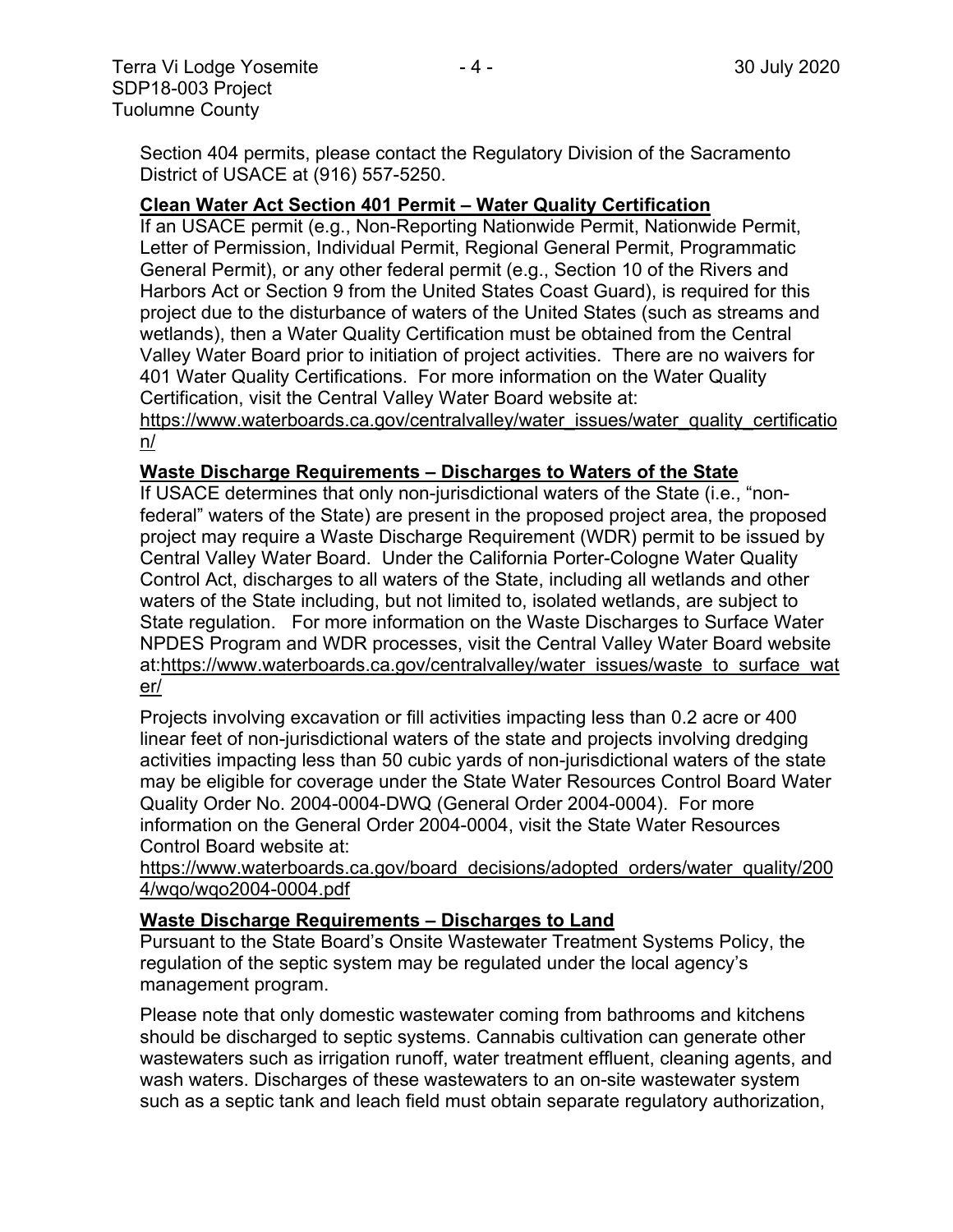such as waste discharge requirements (WDRs), a conditional waiver of WDRs, or other permit mechanism, prior to discharge. The application to obtain WDRs or a conditional waiver of WDRs can take over a year to process and requires that you characterize the wastewater chemistry and volume. In lieu of discharging to a septic system, Water Board staff recommends that wastewaters from cannabis cultivation activities be discharged to a holding tank and then hauled by a servicing company to a community wastewater treatment plant for disposal.

For more information on waste discharges to land, visit the Central Valley Water Board website at:

http://www.waterboards.ca.gov/centralvalley/water\_issues/waste\_to\_land/index.shtm l

# **Dewatering Permit**

If the proposed project includes construction or groundwater dewatering to be discharged to land, the proponent may apply for coverage under State Water Board General Water Quality Order (Low Threat General Order) 2003-0003 or the Central Valley Water Board's Waiver of Report of Waste Discharge and Waste Discharge Requirements (Low Threat Waiver) R5-2018-0085. Small temporary construction dewatering projects are projects that discharge groundwater to land from excavation activities or dewatering of underground utility vaults. Dischargers seeking coverage under the General Order or Waiver must file a Notice of Intent with the Central Valley Water Board prior to beginning discharge.

For more information regarding the Low Threat General Order and the application process, visit the Central Valley Water Board website at:

http://www.waterboards.ca.gov/board decisions/adopted orders/water quality/2003/ wqo/wqo2003-0003.pdf

For more information regarding the Low Threat Waiver and the application process, visit the Central Valley Water Board website at:

https://www.waterboards.ca.gov/centralvalley/board\_decisions/adopted\_orders/waiv ers/r5-2018-0085.pdf

# **Limited Threat General NPDES Permit**

If the proposed project includes construction dewatering and it is necessary to discharge the groundwater to waters of the United States, the proposed project will require coverage under a National Pollutant Discharge Elimination System (NPDES) permit. Dewatering discharges are typically considered a low or limited threat to water quality and may be covered under the General Order for *Limited Threat Discharges to Surface Water* (Limited Threat General Order). A complete Notice of Intent must be submitted to the Central Valley Water Board to obtain coverage under the Limited Threat General Order. For more information regarding the Limited Threat General Order and the application process, visit the Central Valley Water Board website at:

https://www.waterboards.ca.gov/centralvalley/board\_decisions/adopted\_orders/gene ral\_orders/r5-2016-0076-01.pdf